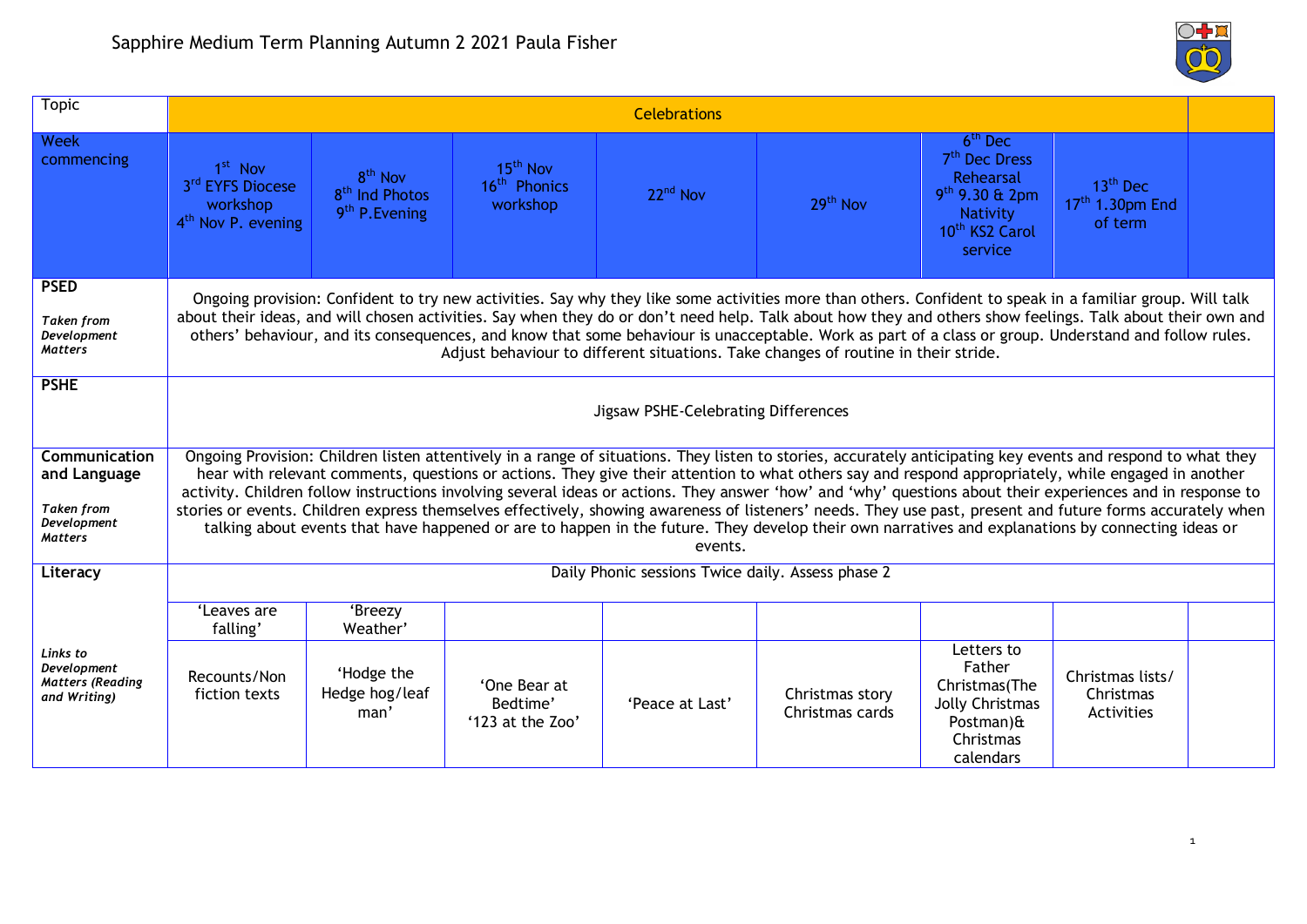

|                                                                                | Speaking and Listening; ELG: Speaking Children at the expected level of development will:<br>Express their ideas and feelings about their experiences using full sentences, including use of past, present and future tenses and making use<br>of conjunctions, with modelling and support from their teacher.Participate in small group, class and one-to-one discussions, offering their own<br>ideas, using recently introduced vocabulary.<br>ELG: Fine Motor Skills Children at the expected level of development will: - Hold a pencil effectively in preparation for fluent writing - using<br>the tripod grip in almost all cases;<br>Literacy ELG: Comprehension Children at the expected level of development will: - Demonstrate understanding of what has been read to them<br>by retelling stories and narratives using their own words and recently introduced vocabulary; - Anticipate - where appropriate - key events in<br>stories; - Use and understand recently introduced vocabulary during discussions about stories, non-fiction, rhymes and poems and during role-<br>play.<br>ELG: Word Reading Children at the expected level of development will: - Say a sound for each letter in the alphabet and at least 10 digraphs; -<br>Read words consistent with their phonic knowledge by sound-blending; - Read aloud simple sentences and books that are consistent with their<br>phonic knowledge, including some common exception words.<br>ELG: Writing Children at the expected level of development will: - Write recognisable letters, most of which are correctly formed; - Spell<br>words by identifying sounds in them and representing the sounds with a letter or letters; - Write simple phrases and sentences that can be<br>read by others. |                                                                                            |               |  |  |
|--------------------------------------------------------------------------------|----------------------------------------------------------------------------------------------------------------------------------------------------------------------------------------------------------------------------------------------------------------------------------------------------------------------------------------------------------------------------------------------------------------------------------------------------------------------------------------------------------------------------------------------------------------------------------------------------------------------------------------------------------------------------------------------------------------------------------------------------------------------------------------------------------------------------------------------------------------------------------------------------------------------------------------------------------------------------------------------------------------------------------------------------------------------------------------------------------------------------------------------------------------------------------------------------------------------------------------------------------------------------------------------------------------------------------------------------------------------------------------------------------------------------------------------------------------------------------------------------------------------------------------------------------------------------------------------------------------------------------------------------------------------------------------------------------------------------------------------------------------------------------|--------------------------------------------------------------------------------------------|---------------|--|--|
| <b>Maths</b><br>(White<br>Rose/NCETM))                                         | 'Its Me 123!<br>Subtising within 5, composition of numbers within 5<br>Matching amounts                                                                                                                                                                                                                                                                                                                                                                                                                                                                                                                                                                                                                                                                                                                                                                                                                                                                                                                                                                                                                                                                                                                                                                                                                                                                                                                                                                                                                                                                                                                                                                                                                                                                                          | 'Light and Dark'<br>Begin to recognise numerals<br>Explore concepts of 'whole' and 'part'. | Consolidation |  |  |
| Links to<br>Development<br>Matters (Number<br>and Shape, Space<br>and Measure) | Mathematics ELG: Number Children at the expected level of development will: - Have a deep understanding of number to<br>10, including the composition of each number; 14 - Subitise (recognise quantities without counting) up to 5; - Automatically<br>recall (without reference to rhymes, counting or other aids) number bonds up to 5 (including subtraction facts) and some<br>number bonds to 10, including double facts. ELG: Numerical Patterns Children at the expected level of development will: -<br>Verbally count beyond 20, recognising the pattern of the counting system; - Compare quantities up to 10 in different<br>contexts, recognising when one quantity is greater than, less than or the same as the other quantity; - Explore and<br>represent patterns within numbers up to 10, including evens and odds, double facts and how quantities can be distributed<br>equally                                                                                                                                                                                                                                                                                                                                                                                                                                                                                                                                                                                                                                                                                                                                                                                                                                                                              |                                                                                            |               |  |  |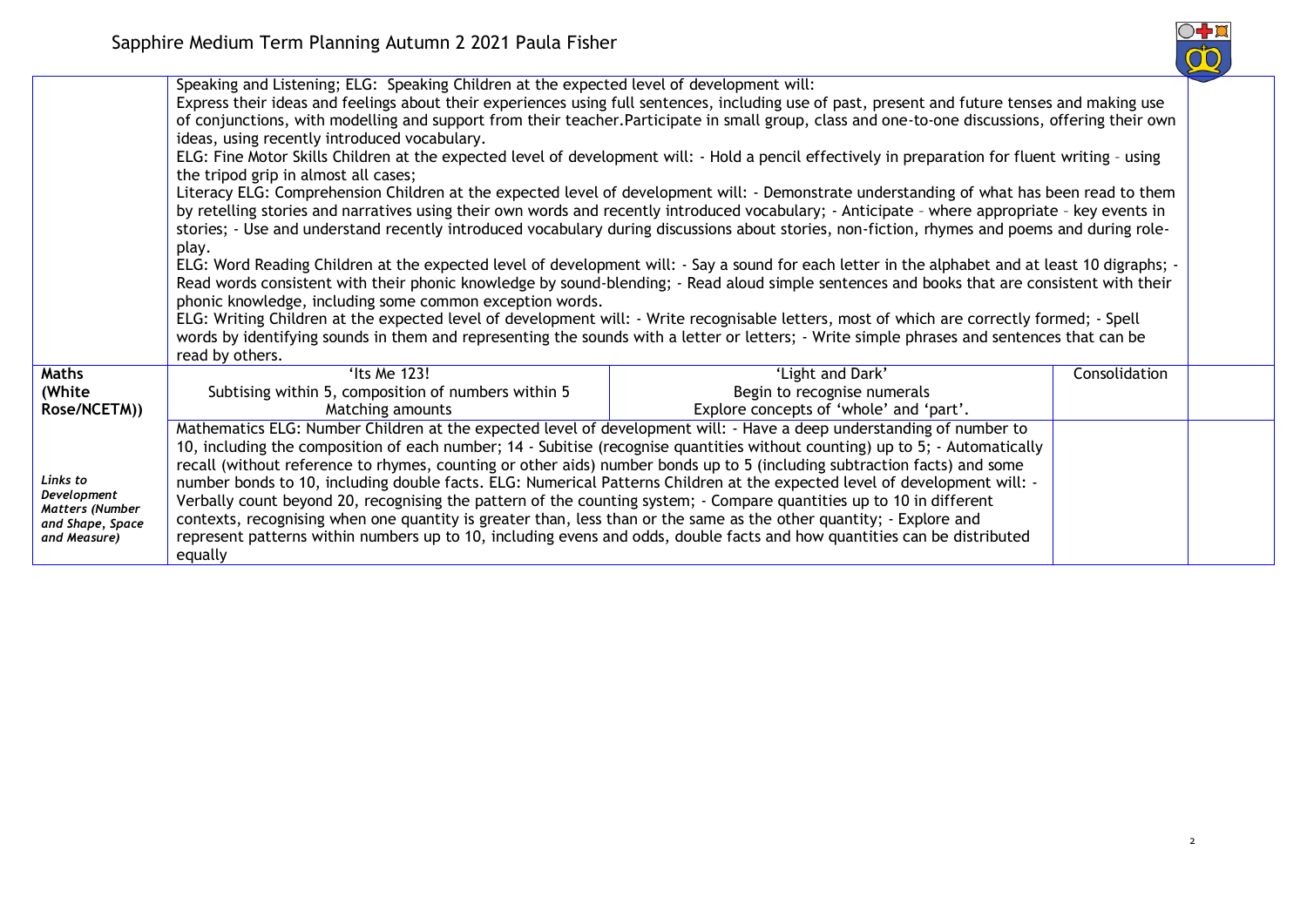

| LO: To<br>experiment with<br>colour, texture<br>design and form.<br><b>Activity: Leaf</b><br>printing                                                 | LO: To be able to<br>safely use and<br>explore a variety<br>of materials, tools<br>and techniques,.<br><b>Activity: Making</b><br>fireworks. | LO: To be able to<br>Invent, adapt and<br>recount narratives<br>and stories with<br>peers and their<br>teacher;<br><b>Activity: Introduce</b><br>'drive through'<br>coffee shop o/s | LO: To be able to<br>safely use and<br>explore a variety<br>of materials, tools<br>and techniques,.<br>Activity: Making<br>Christmas<br>decorations. | LO: To be able to<br>safely use and<br>explore a variety<br>of materials, tools<br>and techniques,<br>To experiment<br>with colour,<br>texture design and<br>form.<br>Activity: Making<br>salt dough<br>decorations                                 | $LO:$ To<br>experiment with<br>colour, texture<br>design and form.<br>Activity: Making<br>Christmas Cards                                                                                                           | LO:<br><b>Activity:</b><br>Painting the<br>Christmas<br>story/Nativi<br>ty(RE<br>assessment) | <b>Activity:</b><br>Christma<br>s craft<br>activities                                                                                                                                                                                                                                                                                                                                                                                                                                                                                                                                                                                                                                                                                                                                                                                                                                                                                                                                                                        |
|-------------------------------------------------------------------------------------------------------------------------------------------------------|----------------------------------------------------------------------------------------------------------------------------------------------|-------------------------------------------------------------------------------------------------------------------------------------------------------------------------------------|------------------------------------------------------------------------------------------------------------------------------------------------------|-----------------------------------------------------------------------------------------------------------------------------------------------------------------------------------------------------------------------------------------------------|---------------------------------------------------------------------------------------------------------------------------------------------------------------------------------------------------------------------|----------------------------------------------------------------------------------------------|------------------------------------------------------------------------------------------------------------------------------------------------------------------------------------------------------------------------------------------------------------------------------------------------------------------------------------------------------------------------------------------------------------------------------------------------------------------------------------------------------------------------------------------------------------------------------------------------------------------------------------------------------------------------------------------------------------------------------------------------------------------------------------------------------------------------------------------------------------------------------------------------------------------------------------------------------------------------------------------------------------------------------|
|                                                                                                                                                       |                                                                                                                                              |                                                                                                                                                                                     |                                                                                                                                                      |                                                                                                                                                                                                                                                     |                                                                                                                                                                                                                     |                                                                                              |                                                                                                                                                                                                                                                                                                                                                                                                                                                                                                                                                                                                                                                                                                                                                                                                                                                                                                                                                                                                                              |
|                                                                                                                                                       |                                                                                                                                              |                                                                                                                                                                                     | <b>Who Travelled to</b>                                                                                                                              | LO: To recall that                                                                                                                                                                                                                                  | LO: To be able to                                                                                                                                                                                                   |                                                                                              |                                                                                                                                                                                                                                                                                                                                                                                                                                                                                                                                                                                                                                                                                                                                                                                                                                                                                                                                                                                                                              |
|                                                                                                                                                       |                                                                                                                                              |                                                                                                                                                                                     | LO To be able to                                                                                                                                     | of the celebration                                                                                                                                                                                                                                  | the very first                                                                                                                                                                                                      | story of the                                                                                 |                                                                                                                                                                                                                                                                                                                                                                                                                                                                                                                                                                                                                                                                                                                                                                                                                                                                                                                                                                                                                              |
|                                                                                                                                                       |                                                                                                                                              |                                                                                                                                                                                     | Christmas is                                                                                                                                         | know that                                                                                                                                                                                                                                           | <b>Activity: Retelling</b>                                                                                                                                                                                          | Christmas.                                                                                   |                                                                                                                                                                                                                                                                                                                                                                                                                                                                                                                                                                                                                                                                                                                                                                                                                                                                                                                                                                                                                              |
|                                                                                                                                                       |                                                                                                                                              |                                                                                                                                                                                     | own home and                                                                                                                                         | special time for                                                                                                                                                                                                                                    | first Christmas                                                                                                                                                                                                     | Christmas                                                                                    |                                                                                                                                                                                                                                                                                                                                                                                                                                                                                                                                                                                                                                                                                                                                                                                                                                                                                                                                                                                                                              |
|                                                                                                                                                       |                                                                                                                                              |                                                                                                                                                                                     |                                                                                                                                                      |                                                                                                                                                                                                                                                     |                                                                                                                                                                                                                     |                                                                                              |                                                                                                                                                                                                                                                                                                                                                                                                                                                                                                                                                                                                                                                                                                                                                                                                                                                                                                                                                                                                                              |
|                                                                                                                                                       |                                                                                                                                              |                                                                                                                                                                                     | story of the first                                                                                                                                   | the story of the                                                                                                                                                                                                                                    |                                                                                                                                                                                                                     |                                                                                              |                                                                                                                                                                                                                                                                                                                                                                                                                                                                                                                                                                                                                                                                                                                                                                                                                                                                                                                                                                                                                              |
|                                                                                                                                                       |                                                                                                                                              |                                                                                                                                                                                     | Drawing a picture                                                                                                                                    |                                                                                                                                                                                                                                                     |                                                                                                                                                                                                                     |                                                                                              |                                                                                                                                                                                                                                                                                                                                                                                                                                                                                                                                                                                                                                                                                                                                                                                                                                                                                                                                                                                                                              |
|                                                                                                                                                       |                                                                                                                                              |                                                                                                                                                                                     | in their worship                                                                                                                                     |                                                                                                                                                                                                                                                     |                                                                                                                                                                                                                     |                                                                                              |                                                                                                                                                                                                                                                                                                                                                                                                                                                                                                                                                                                                                                                                                                                                                                                                                                                                                                                                                                                                                              |
|                                                                                                                                                       |                                                                                                                                              |                                                                                                                                                                                     | they celebrate                                                                                                                                       |                                                                                                                                                                                                                                                     |                                                                                                                                                                                                                     |                                                                                              |                                                                                                                                                                                                                                                                                                                                                                                                                                                                                                                                                                                                                                                                                                                                                                                                                                                                                                                                                                                                                              |
|                                                                                                                                                       |                                                                                                                                              |                                                                                                                                                                                     |                                                                                                                                                      |                                                                                                                                                                                                                                                     |                                                                                                                                                                                                                     |                                                                                              |                                                                                                                                                                                                                                                                                                                                                                                                                                                                                                                                                                                                                                                                                                                                                                                                                                                                                                                                                                                                                              |
| Children answer 'how' and 'why' questions about their experiences in response to stories. Use talk to organise, sequence and clarify thinking, ideas, |                                                                                                                                              |                                                                                                                                                                                     |                                                                                                                                                      |                                                                                                                                                                                                                                                     |                                                                                                                                                                                                                     |                                                                                              |                                                                                                                                                                                                                                                                                                                                                                                                                                                                                                                                                                                                                                                                                                                                                                                                                                                                                                                                                                                                                              |
|                                                                                                                                                       |                                                                                                                                              |                                                                                                                                                                                     |                                                                                                                                                      |                                                                                                                                                                                                                                                     |                                                                                                                                                                                                                     |                                                                                              |                                                                                                                                                                                                                                                                                                                                                                                                                                                                                                                                                                                                                                                                                                                                                                                                                                                                                                                                                                                                                              |
|                                                                                                                                                       |                                                                                                                                              |                                                                                                                                                                                     |                                                                                                                                                      |                                                                                                                                                                                                                                                     |                                                                                                                                                                                                                     |                                                                                              |                                                                                                                                                                                                                                                                                                                                                                                                                                                                                                                                                                                                                                                                                                                                                                                                                                                                                                                                                                                                                              |
|                                                                                                                                                       |                                                                                                                                              | feelings and events.                                                                                                                                                                |                                                                                                                                                      | <b>Bethlehem?</b><br>talk about how<br>celebrated in their<br>school community.<br><b>Activity: Read the</b><br>Christmas.<br>books about how<br>Christmas.<br>Children respond in a variety of ways to what they see, hear, smell, touch and taste | Jesus is the focus<br>of Christmas. To<br>Christmas is a<br>Christians.<br><b>Activity: Retelling</b><br>first Christmas.<br>Children begin to know about their own cultures and beliefs and those of other people. | recall the story of<br>Christmas.<br>the story of the<br>The Christmas<br>Nativity.          | Expressive Arts and Design ELG: Creating with Materials Children at the expected level of development will: - Safely use and explore a variety of<br>materials, tools and techniques, experimenting with colour, design, texture, form and function; - Share their creations, explaining the process they have<br>used; - Make use of props and materials when role playing characters in narratives and stories. ELG: Being Imaginative and Expressive Children at the<br>expected level of development will: - Invent, adapt and recount narratives and stories with peers and their teacher; - Sing a range of well-known<br>nursery rhymes and songs; Perform songs, rhymes, poems and stories with others, and - when appropriate - try to move in time with music.<br>LO: To be able<br>to recall the<br>very first<br>Activity:<br>craft<br>activities.<br>Children have a developing respect for their own cultures and beliefs, and those of other people. Children show sensitivity to others' needs and feelings. |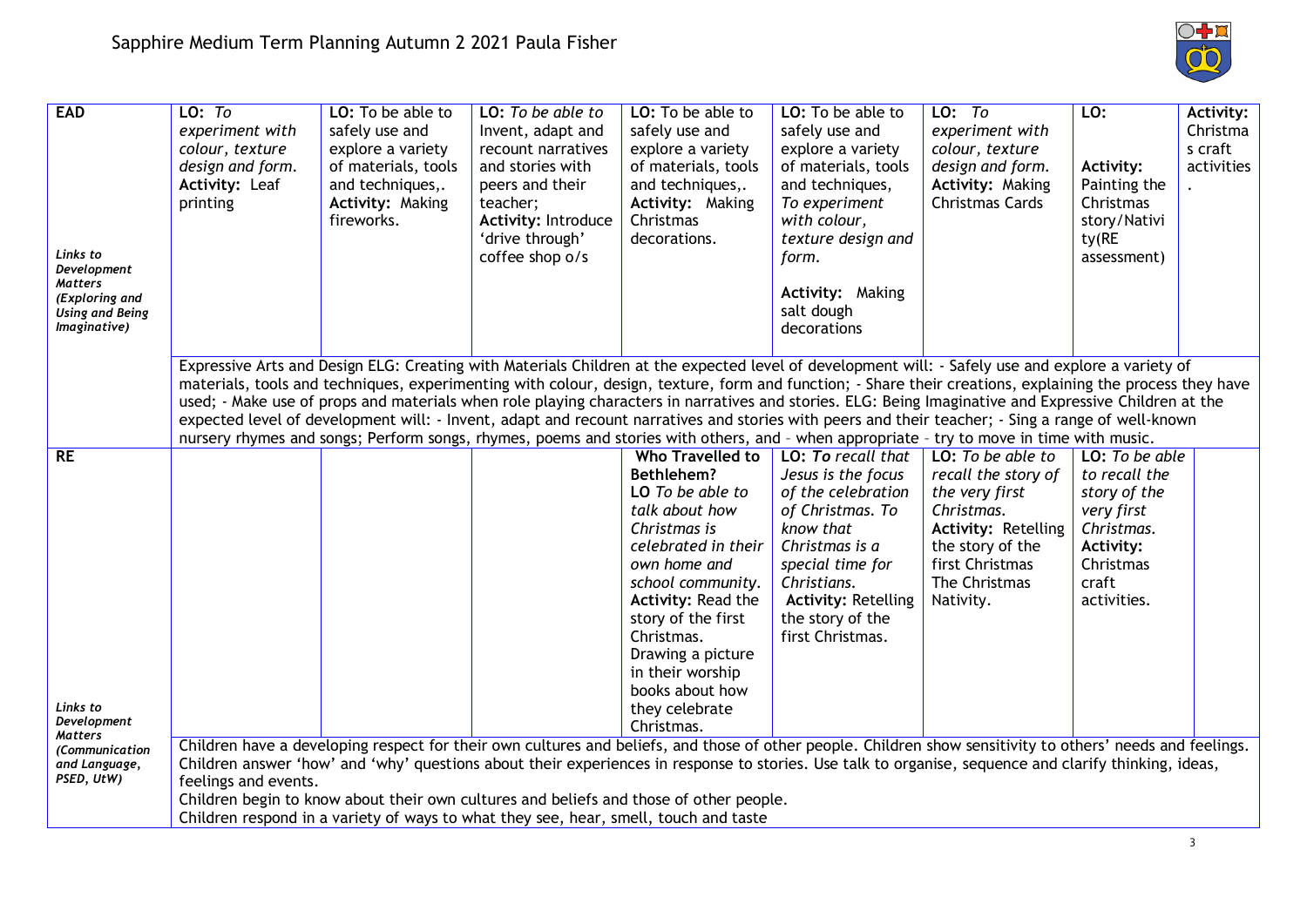Sapphire Medium Term Planning Autumn 2 2021 Paula Fisher